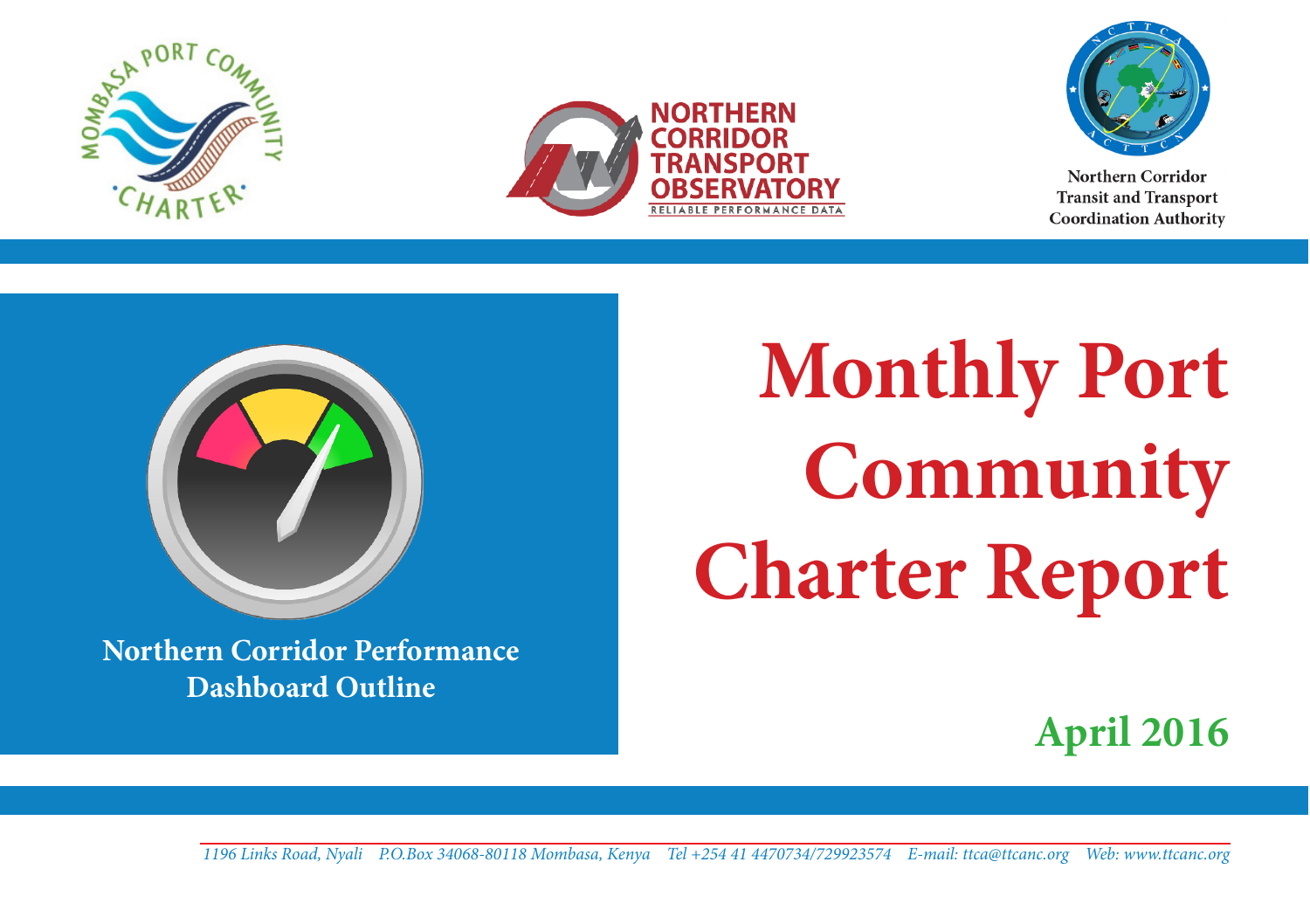

This Report gives an overview of the Mombasa Port Community Charter implementation based on 9 key indicators which are tracked by the Northern Corridor Performance Dashboard for the Month of April, 2016.

The objective of the dashboard is to provide clear and concise information of the key performance indicators on implementation of the Port Community Charter.

The Northern Corridor Performance Dashboard, which is accessible via www. kandalakaskazi.or.ke or http://top.ttcanc.org, provides a synopsis of Performance of the Port and the Corridor for decision making.

The indicators covered are categorized into Maritime, Port and Corridor indicators and the target given are derived from the Mombasa Port Community Charter and the Stakeholder's Performance Charters.

**The Mombasa Port Community Charter can be accessed via http://www.ttcanc.org/ documents/Port\_Comm\_Charter\_Final.pdf.**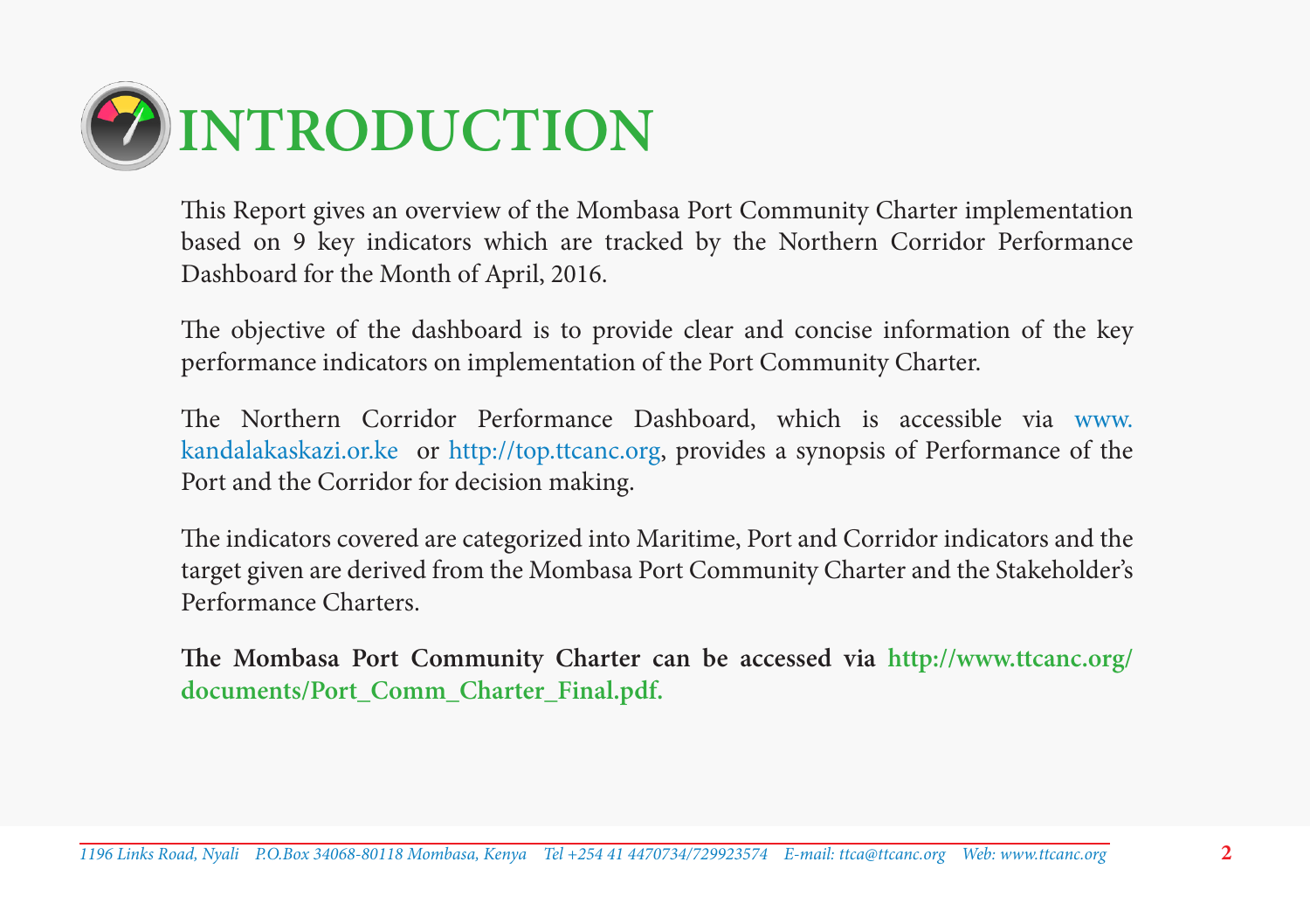# **PERFORMANCE IN APRIL 2016**

# **A. MARITIME INDICATORS**

The table below gives a summary of the container vessel movements (waiting time before berth and the average monthly turnaround time) at the port of Mombasa.

#### *Table 1. Maritime Indicators*

| <b>Month</b> | <b>Turnaround Time (Hrs.)</b> | <b>Waiting Before Berth (Hrs.)</b> |
|--------------|-------------------------------|------------------------------------|
| $Apr-2016$   | 78.4                          | 14.0                               |
| Mar-2016     | 75.1                          | 11.6                               |
| Target       | 72.0                          | 24.0                               |

#### **1. Ship Turnaround Time**

The Time from ship entry in Port to exit from the Port area is measured from the time the vessel arrives at the fairway buoy to the time it exits the port area.

Ships turnaround time for containerized vessels increased by three hours to register 3.3 days (78 hours) in April 2016.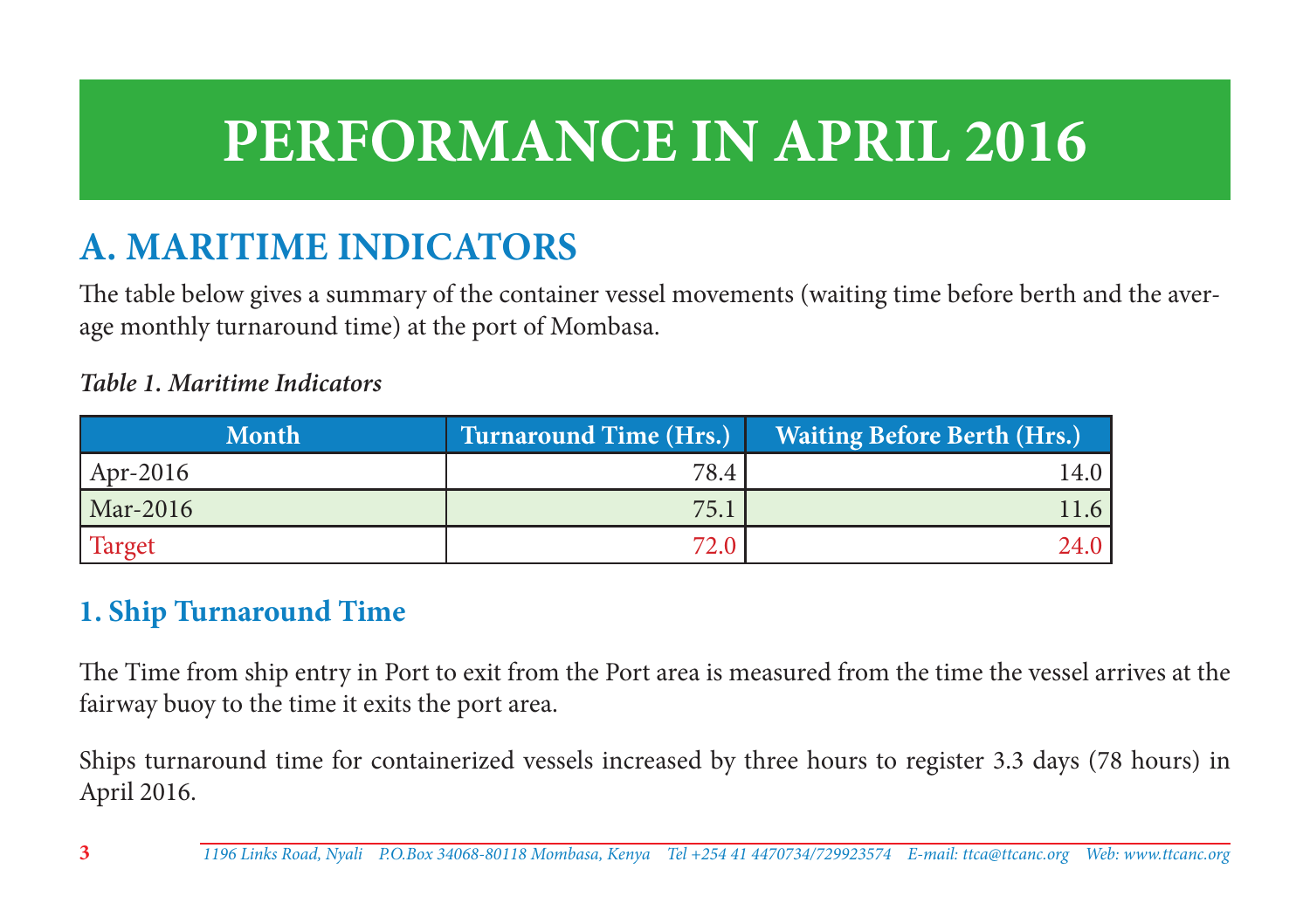

The set target for ship turnaround time is 3 days (72 hours).

An increase in ship turnaround time implies reduction in Port operations Performance among them Crane productivity.

> **Ships Turnaround Time for containerized vessels increased by three hours to register 3.3 days (78 hours) in April 2016. Target: 3 days**

### **2. Waiting Time before Berth**

This time is measured from the time the vessel arrives at the fairway buoy to the time at its first berth.

This time which is a subset of the Ship Turnaround time was within the expected range given the target waiting time of 24 hours.

The graph shows that the average time taken by containerized vessels from entry to first berthing increased from 11.6hrs in March to 13.9hrs in April 2016

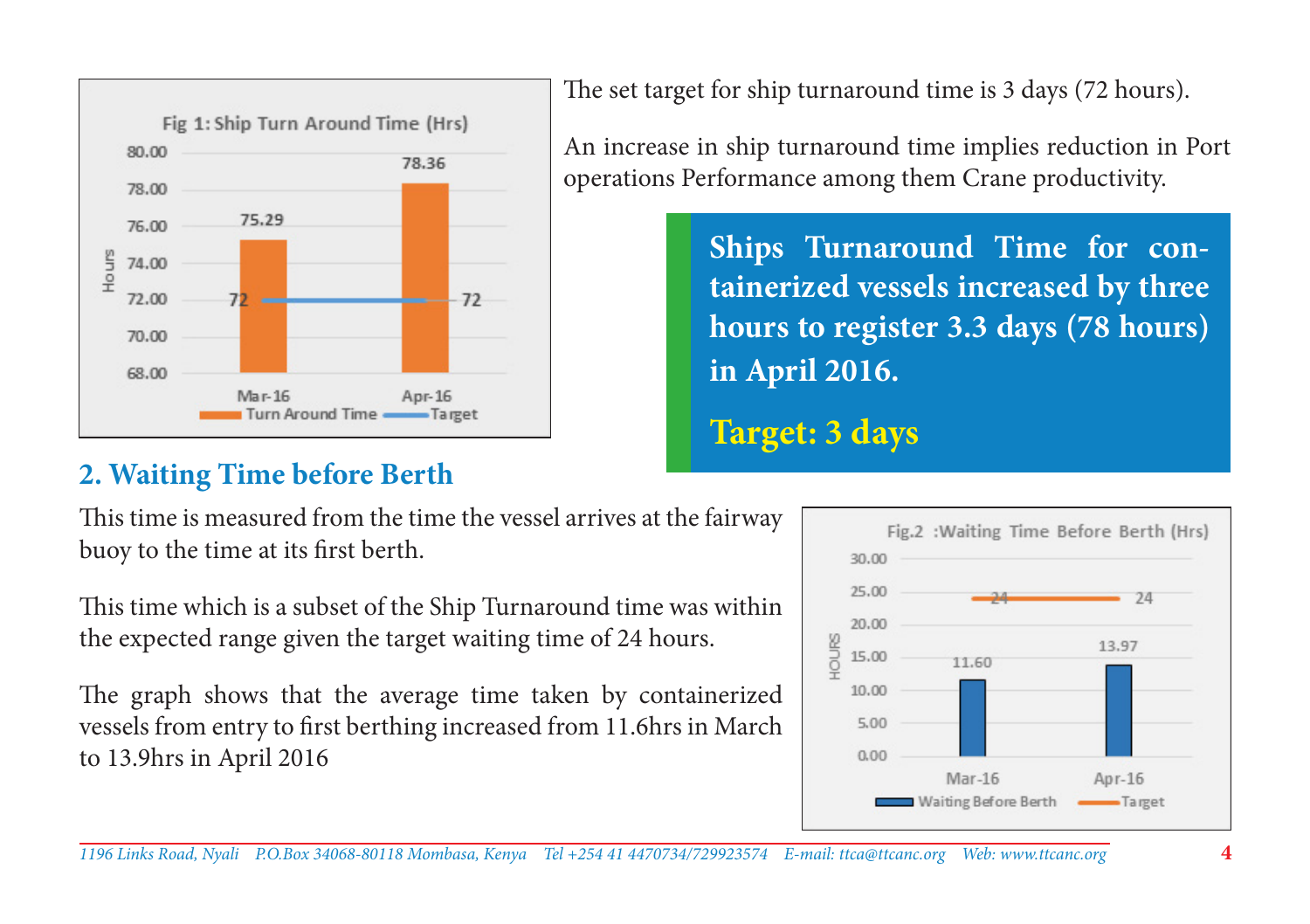# **B. PORT INDICATORS**

### **1. Containerized Cargo Dwell Time at the Port of Mombasa**

Figure 3 shows a slight reduction of the containerized Cargo Dwell time at Mombasa Port from 103 hours to 97 hours (4 days). However, this is over the set target of 3 days. Much of the time at the Port is attributed to delays after customs release.

The Dwell time is given by the duration from the time cargo is offloaded from the vessel to the time goods leave the Port.

**Cargo Dwell Time has slightly improved from 03 hours to 97 hours (4 days) in April 2016.**

**Target: 72 hours**

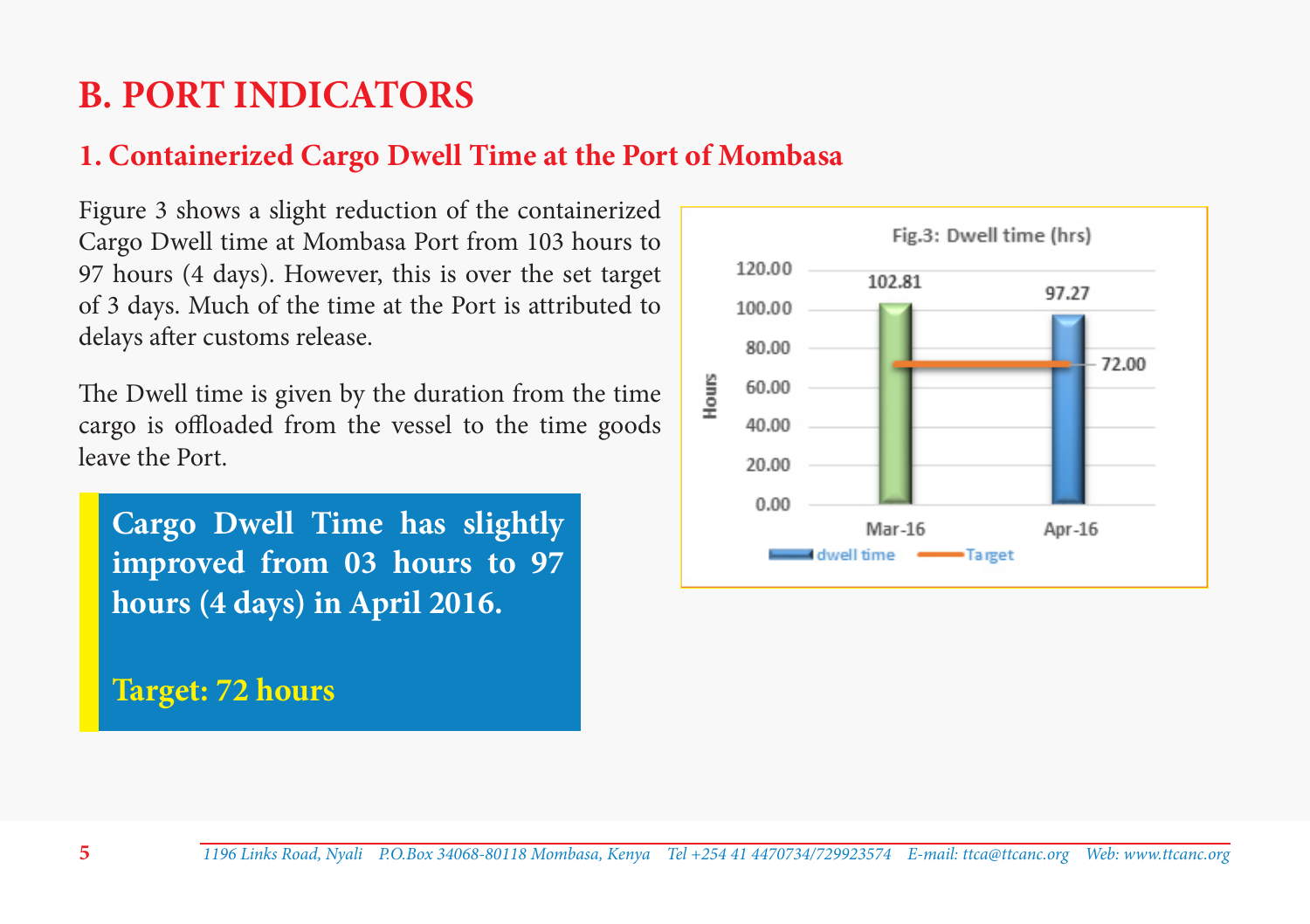#### **2. One Stop Centre Clearance Time**

The indicator is measured by subtracting the time when an entry is passed from Release Time.

Time spend at One Stop Center for Local Cargo increased from 38 hours in March 2016 to 43.1hours in April 2016. Also, the time taken for Transit Cargo increased from 46.3 hours in March to 51.2 hours in April 2016 which is slightly higher than the time taken by local cargo and more than double the 24 hours' target.

**Time spend at One Stop Center for Local Cargo increased from 38 hours in March 2016 to 43.1hours in April 2016.** 

**For Transit Cargo it increased from 46.3 hours in March to 51.2 hours in April 2016, slightly higher than the time taken by Local Cargo and more than double the 24 hours' target.**

#### **Target: 24 hours**



Development of a clear mechanism with timelines to be followed for joint verification of Cargo will go a long way in addressing the delays at One Stop Center.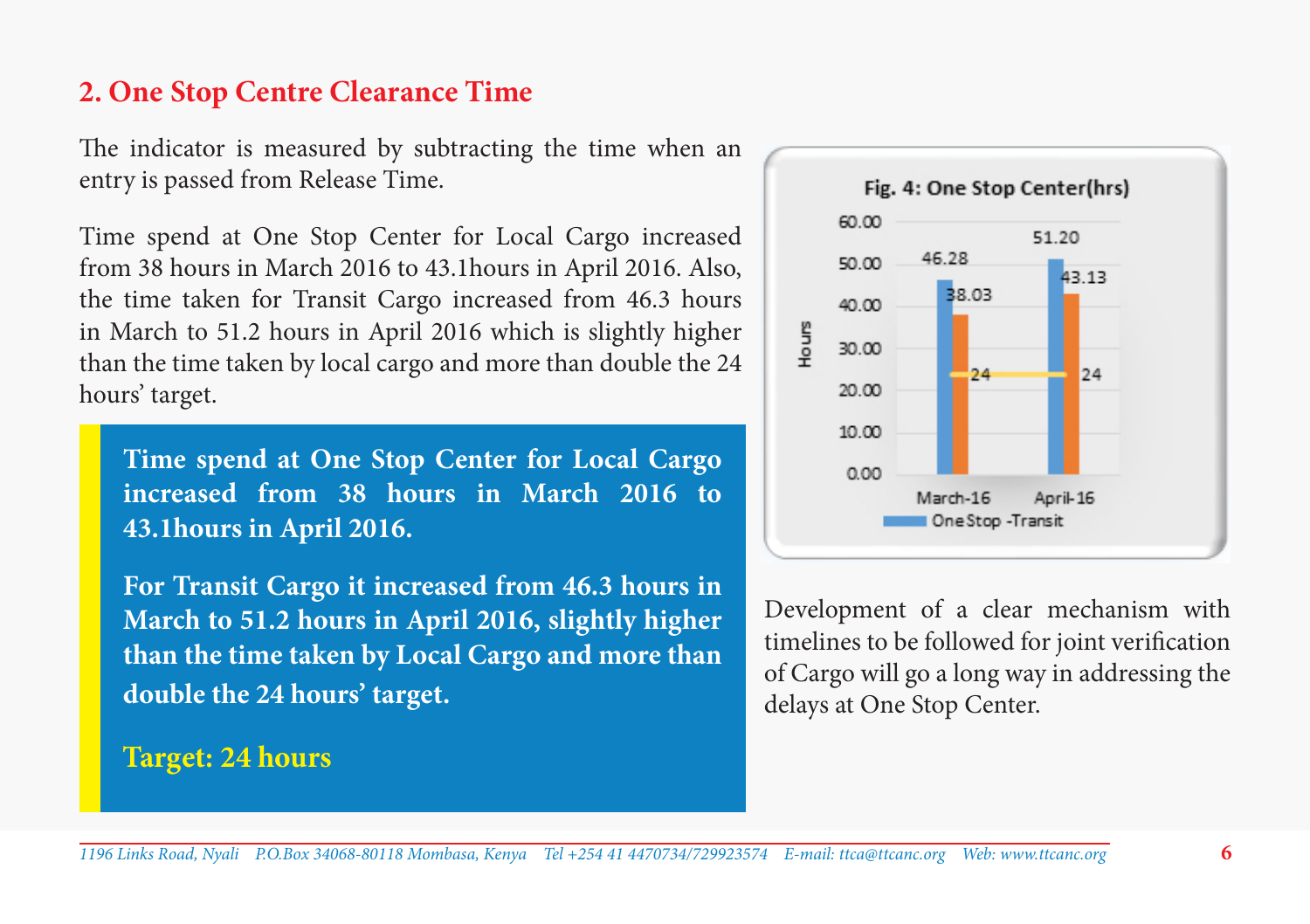#### **3. Delay after Customs Release**

Delay after Customs Release is the time taken to evacuate the Local Cargo from the Port after it is officially released.

The graph shows an improvement in performance from 44.6 hours to 42.6 hours from the month of March to April 2016.



Traders need to pay Port charges and obtain exit

**Time taken to evacuate the Local Cargo from the Port after it is officially released improved in performance from 44.6 hours to 42.6 hours from the month of March to April 2016.**

#### **Target: 24 hours**

passes in time to reduce this time which contributes considerably to the overall port dwell time.

The Port on the other hand should ensure that nomination of cargo to Container Freight Station is done in good time.

It is important that the transport infrastructure needed in the evacuation of goods from the Port is improved and the process streamlined.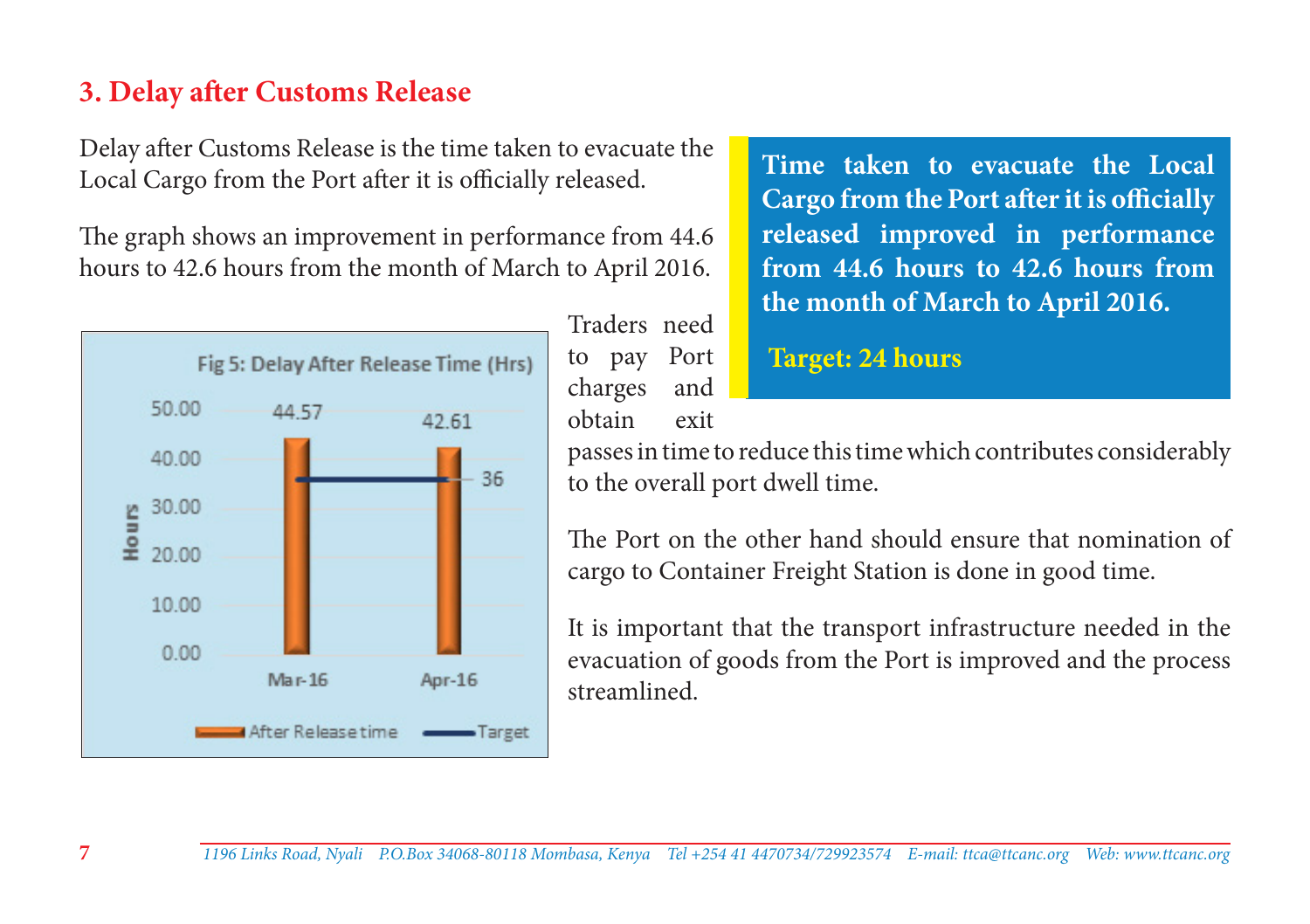#### **4. Time Taken at the Document Processing Centre (DPC)**

This is the time it taken by customs to pass an entry lodged by a clearing agent.

Document Processing Centre time for Local Cargo increased from 3.1hrs in March to 3.7hrs in April 2016. Transit Cargo DPC time shows improved performance from 3.1hrs in March to 2.4hrs in April 2016.



Above all, establishing the system of pre-arrival clearance to clear 70% of the cargo within a span of 48 hours before docking of vessels as given in the charter should be prioritized to achieve the 2-hour target.

**• DPC Time for local cargo increased from 3.1hrs in March to 3.7hrs in April 2016.** 

**• DPC time for Transit Cargo shows improved in performance from 3.1hrs in March to 2.4hrs in April 2016.**

#### **Target: 2 hours**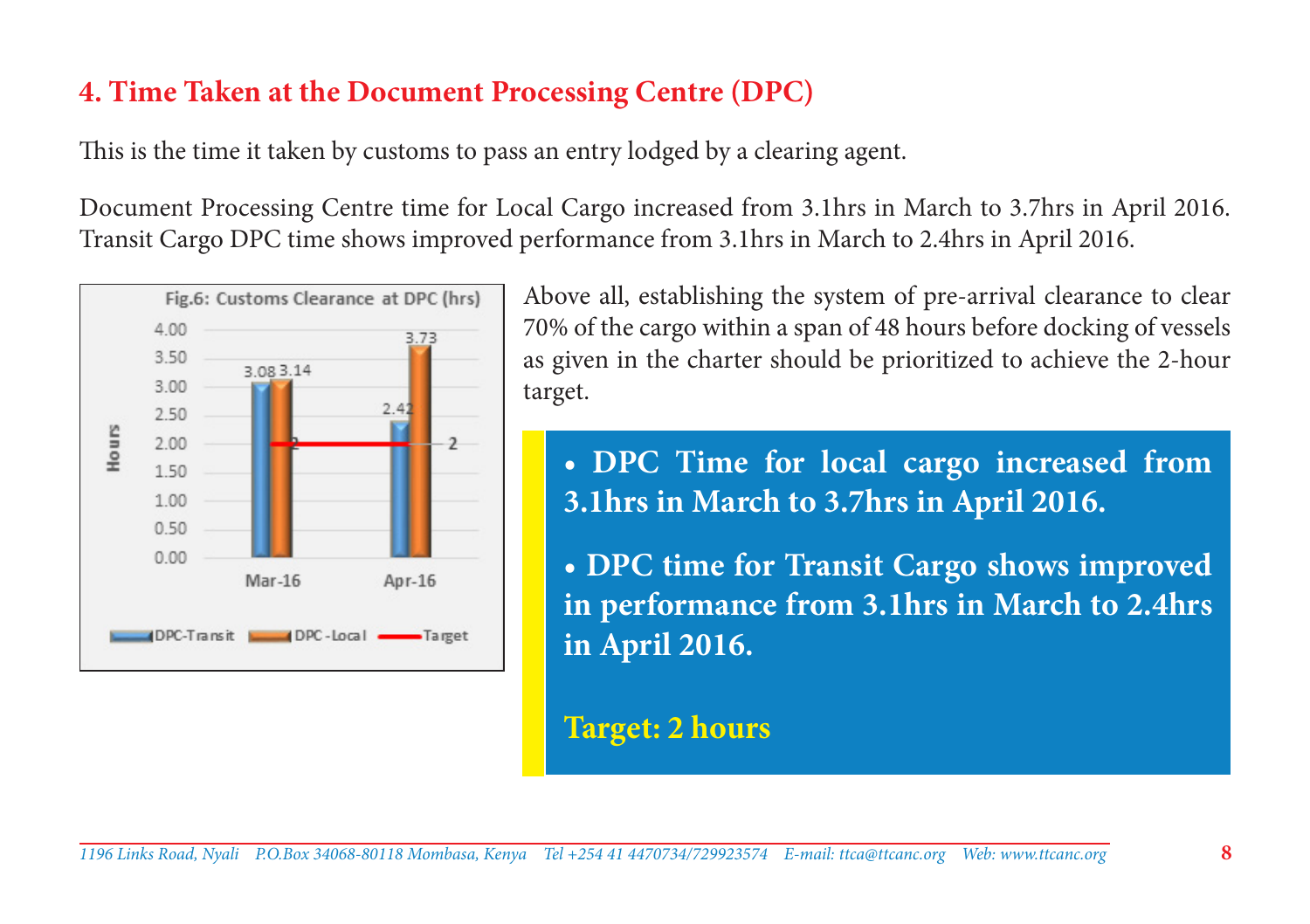# **C. CORRIDOR INDICATORS**

These are indicators that assess the performance along the corridor by measuring compliance level at weighbridges, volume of traffic and transit time from the port to the borders.

### **1. Weighbridge Traffic**

For weighbridges that have both High Speed Weigh in Motion (HSWIM) and Static, the average number of trucks weighed per day is given by the total number of vehicles weighed using HSWIM and are either flagged



to proceed or diverted to the fixed static scale.

Figure 7 shows that Athi-River registered the highest average number of traffic weighed followed by Gilgil and Mariakani respectively.

All weighbridges with higher traffic should have multiple dedicated weighing lanes and the weighbridges put on both sides of the road to ease traffic congestion.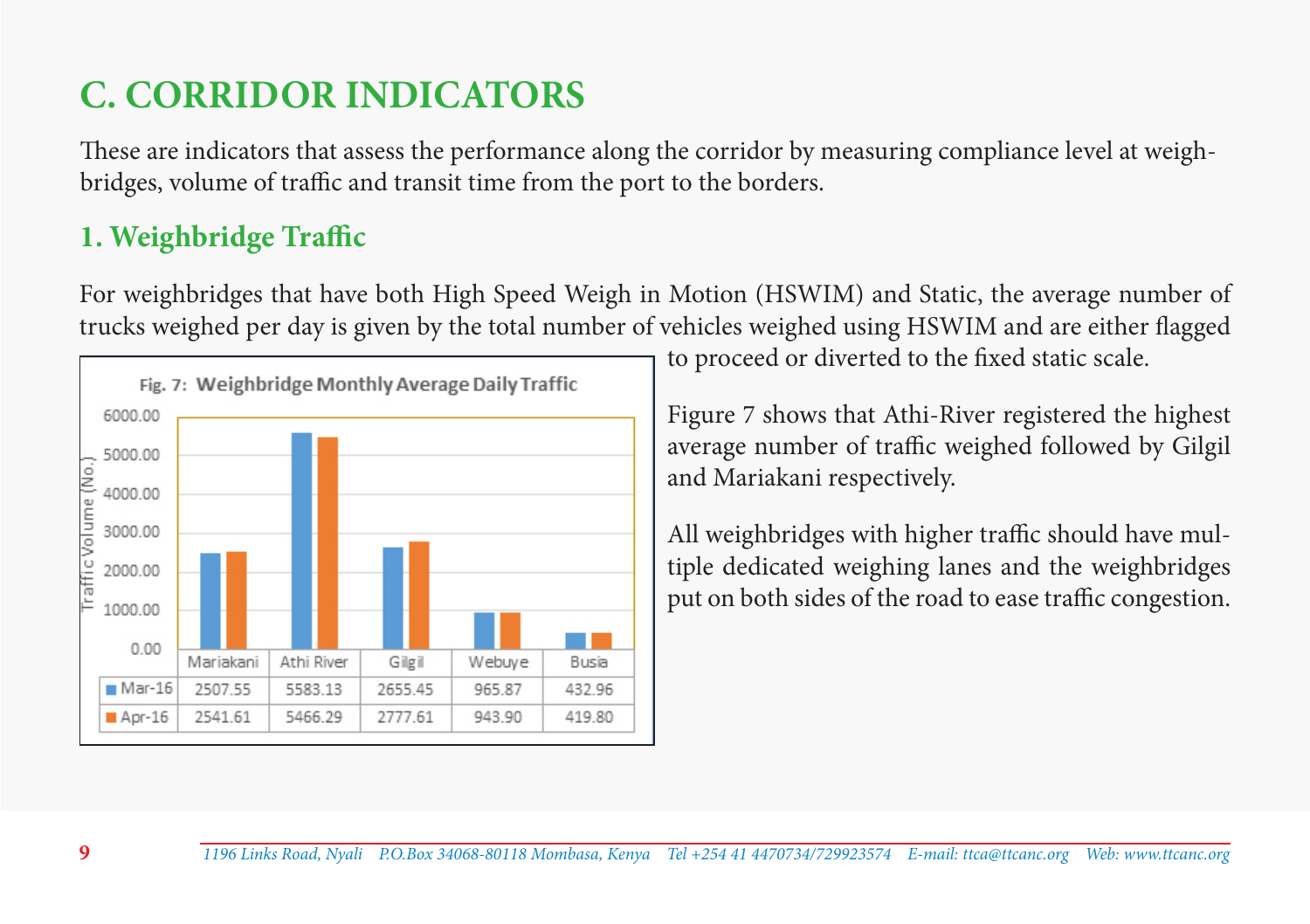#### **2. Weight Compliance at Weighbridge**

Figure 8 indicates that most of the weighbridges records high level of performance in terms of compliance level in March and April 2016.

Despite registering the highest volume of traffic, Athi-River Weighbridge recorded the highest compliance level.

The target is to see all trucks comply with vehicle load limits to protect the road infrastructure.

**• Most of the weighbridges recorded high level of performance in terms of compliance level in March and April 2016.** 

**• Athi-River Weighbridge recorded the highest compliance level (97.98%)**

**Compliance Target: 100%**

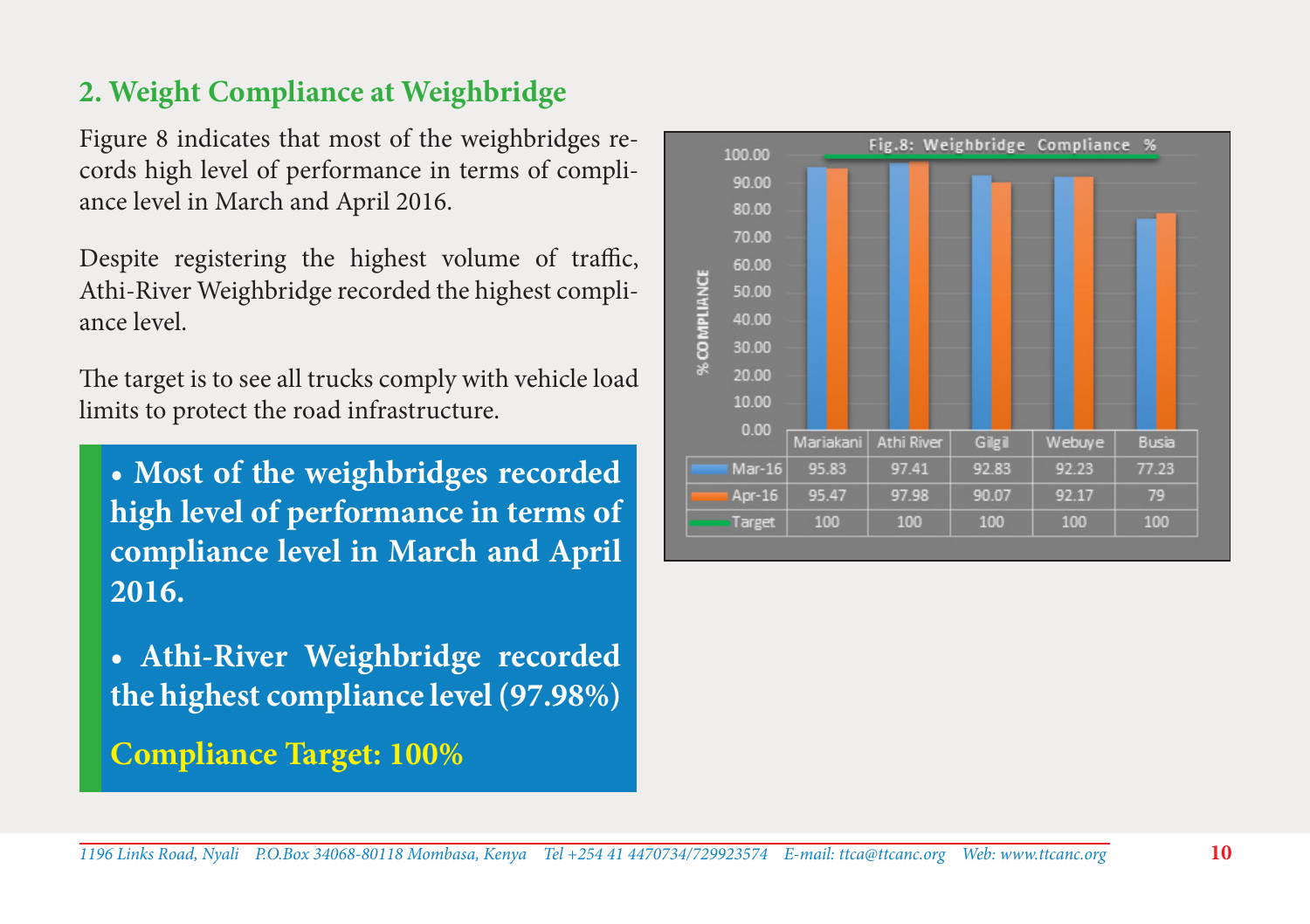#### **3. Transit Time in Kenya**

Using data from the KRA, the transit time can be estimated from the time release order is issued at the Port of Mombasa to the time the export certificate is issued after crossing the border at Malaba or Busia/Kenya.

This time however includes delays after customs release before the cargo is evacuated from the Port and delays at the border where sometimes, manual entries are done and updated far much later when a truck has already crossed.

The table below provides summary of transit time in Kenya in March and April 2016.

| Month    | Mombasa-Malaba/Kenya (Hours) | Mombasa-Busia/Kenya (Hours) |
|----------|------------------------------|-----------------------------|
| Apr-2016 | 136                          | 193                         |
| Mar-2016 | 176                          | 254                         |
| Target   | $\overline{\phantom{a}}$     |                             |

*Table 2: Transit Time in Kenya*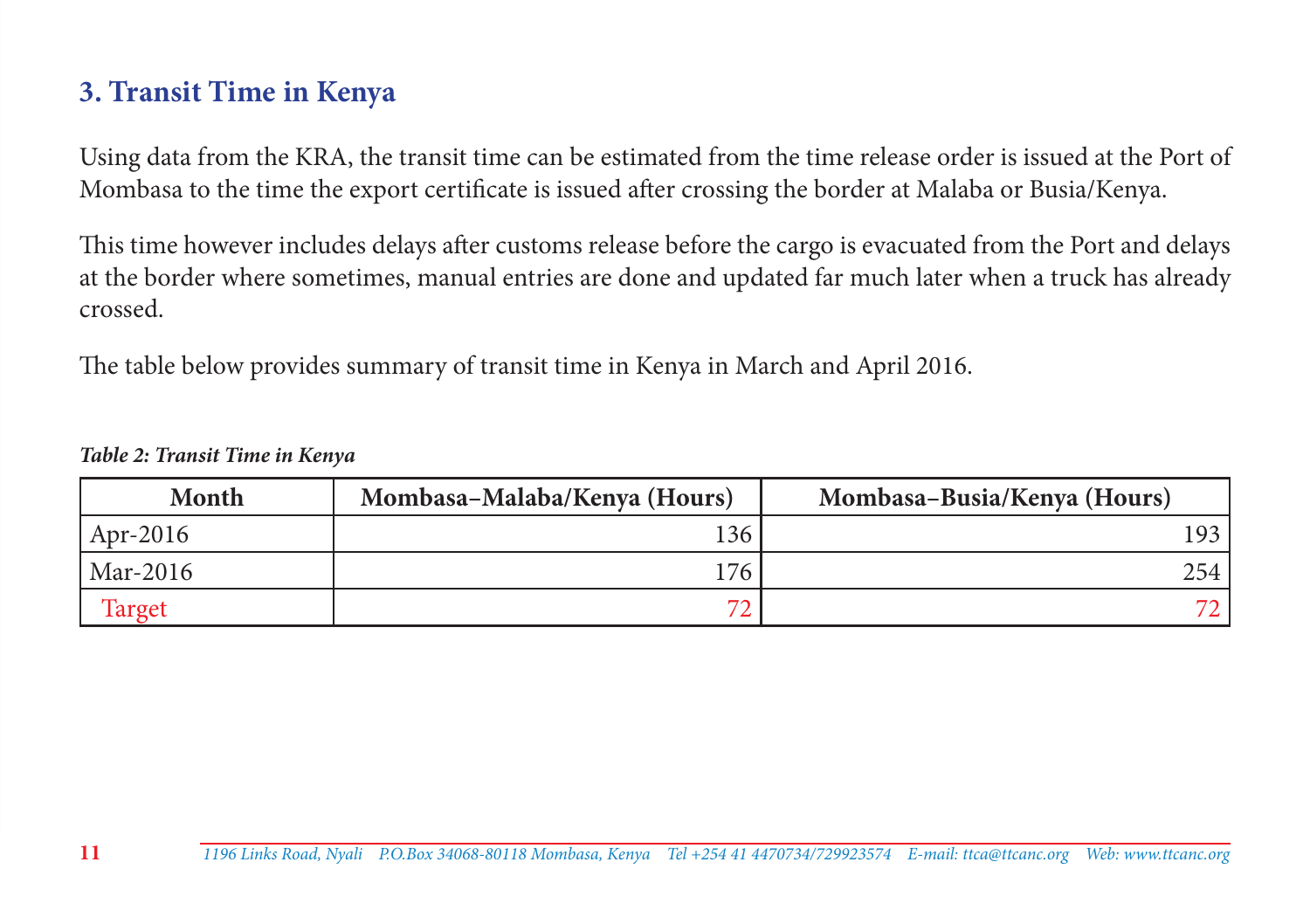From figure 9, transit time from Mombasa to Malaba and Busia decreased. Transit Time to Malaba decreased from 7.3 days (176hrs) to 5.7 days (136.5hrs) while time taken from Mombasa to Busia reduced from 10.6 days



(254.7hrs) to 8.0days (193hrs).

The target is to have a transit time of 3 days. However, the law allows one to stay within the country up to 30 days and therefore truckers may choose to move at their own convenience/ pace.

Its however worth noting that despite improvement in the road network, the Mombasa - Malaba route has seen an increase in transit trucks and passenger vehicles which sometimes lead to congestion and longer travel time.